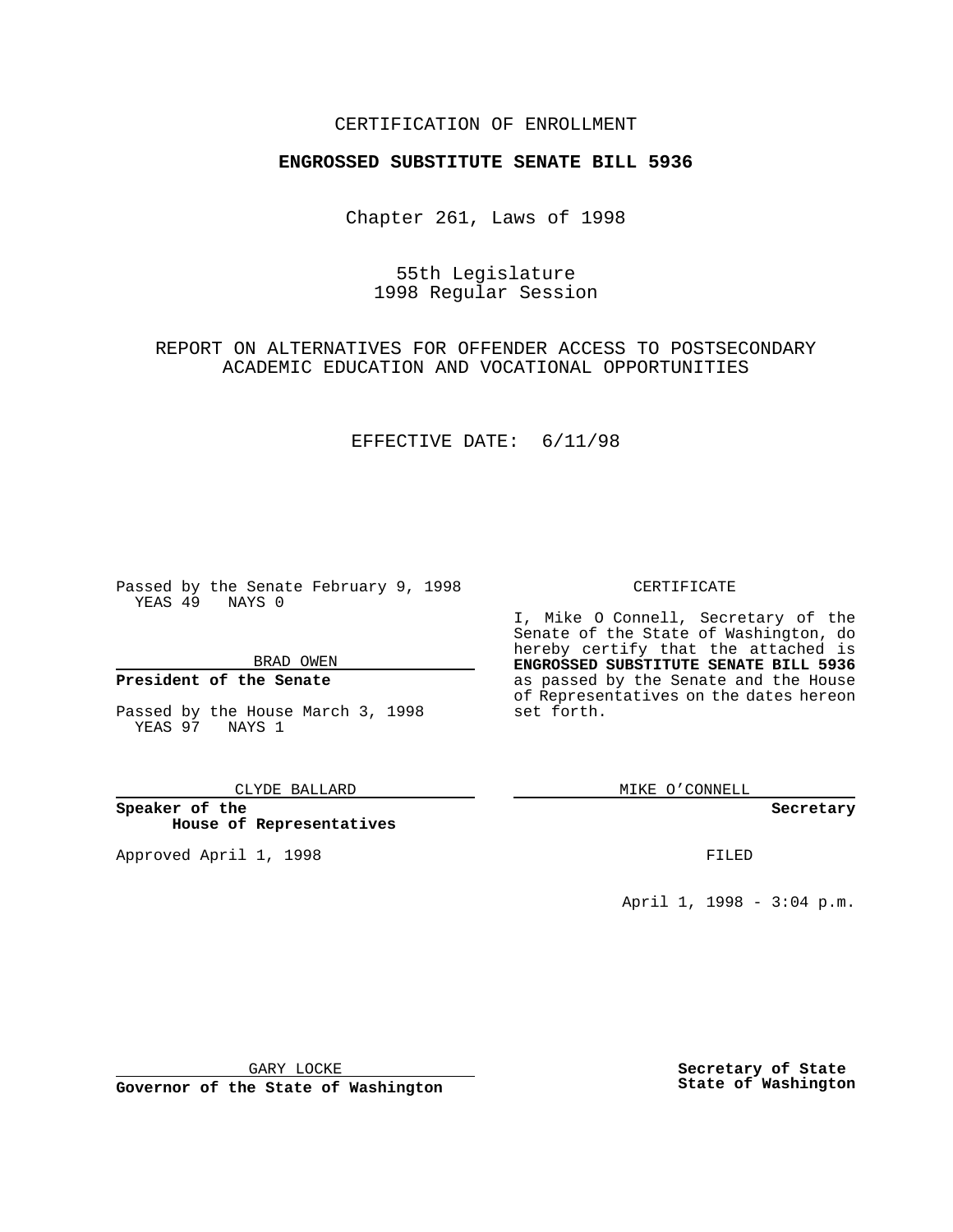## **ENGROSSED SUBSTITUTE SENATE BILL 5936** \_\_\_\_\_\_\_\_\_\_\_\_\_\_\_\_\_\_\_\_\_\_\_\_\_\_\_\_\_\_\_\_\_\_\_\_\_\_\_\_\_\_\_\_\_\_\_

\_\_\_\_\_\_\_\_\_\_\_\_\_\_\_\_\_\_\_\_\_\_\_\_\_\_\_\_\_\_\_\_\_\_\_\_\_\_\_\_\_\_\_\_\_\_\_

Passed Legislature - 1998 Regular Session

**State of Washington 55th Legislature 1997 Regular Session**

**By** Senate Committee on Human Services & Corrections (originally sponsored by Senators Kohl, Long, Hargrove, Franklin, Bauer and Rasmussen)

Read first time 03/05/97.

 AN ACT Relating to offender education; amending RCW 72.09.480; and creating a new section.

BE IT ENACTED BY THE LEGISLATURE OF THE STATE OF WASHINGTON:

 NEW SECTION. **Sec. 1.** (1) The department shall prepare and submit a report to the legislature not later than December 1, 1998, on alternatives for increasing offender access to postsecondary academic education and vocational opportunities. In preparing the report, the department shall consult with representatives from the community colleges and other educational service providers currently contracting with the department.

 (2) The report shall present alternatives for increasing access within existing resources as well as alternatives that may require additional funding.

(3) At a minimum, the report shall include the following:

 (a) A plan, to be implemented within existing resources, for pilot projects utilizing fee-based programs for postsecondary academic and vocational study. The pilot projects shall offer instruction in academic subjects and employment skills not presently available at the